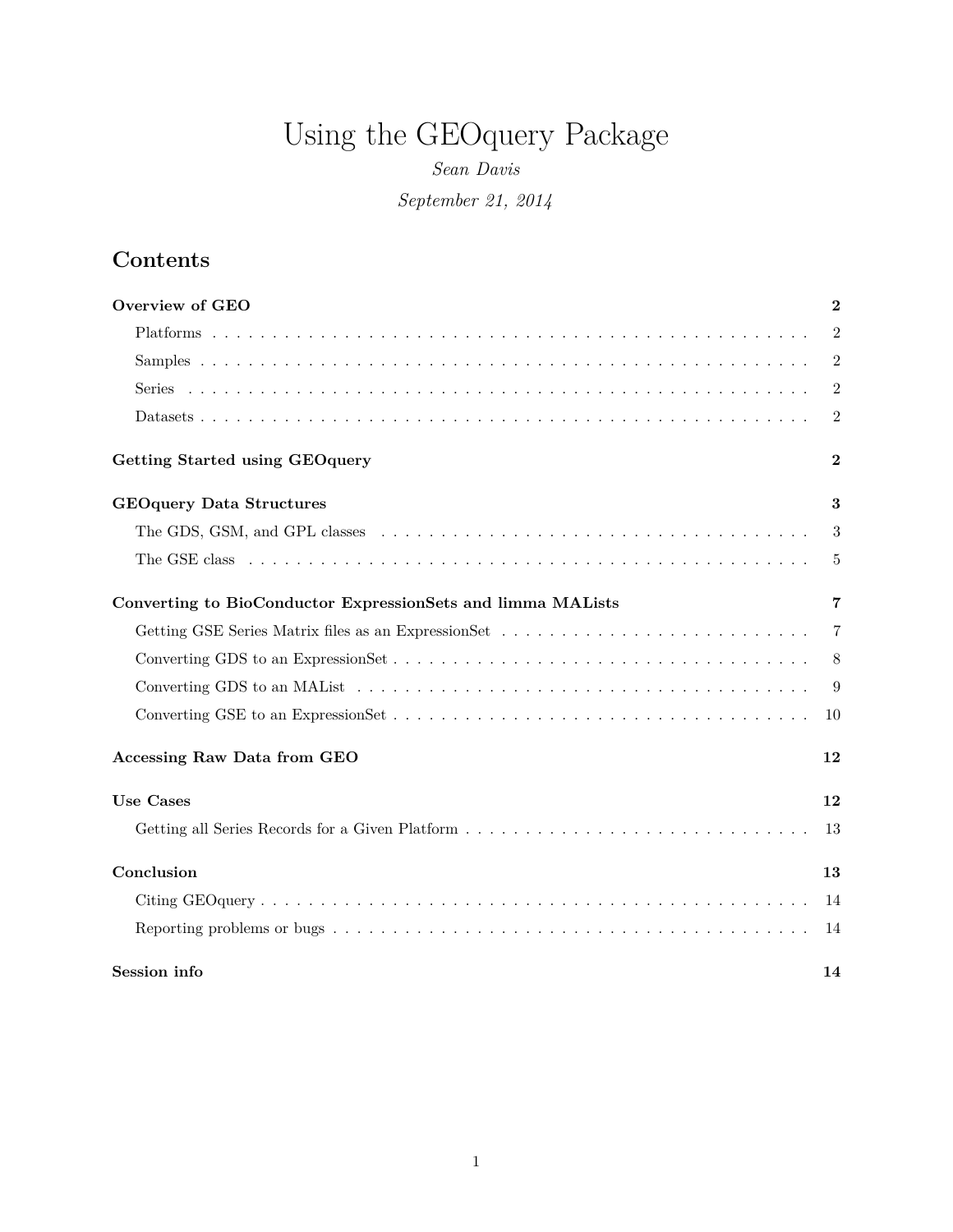## **Overview of GEO**

<span id="page-1-0"></span>The NCBI Gene Expression Omnibus (GEO) serves as a public repository for a wide range of high-throughput experimental data. These data include single and dual channel microarray-based experiments measuring mRNA, genomic DNA, and protein abundance, as well as non-array techniques such as serial analysis of gene expression (SAGE), mass spectrometry proteomic data, and high-throughput sequencing data.

At the most basic level of organization of GEO, there are four basic entity types. The first three (Sample, Platform, and Series) are supplied by users; the fourth, the dataset, is compiled and curated by GEO staff from the user-submitted data. See [the GEO home page](http://www.ncbi.nih.gov/geo) for more information.

#### **Platforms**

<span id="page-1-1"></span>A Platform record describes the list of elements on the array (e.g., cDNAs, oligonucleotide probesets, ORFs, antibodies) or the list of elements that may be detected and quantified in that experiment (e.g., SAGE tags, peptides). Each Platform record is assigned a unique and stable GEO accession number (GPLxxx). A Platform may reference many Samples that have been submitted by multiple submitters.

#### **Samples**

<span id="page-1-2"></span>A Sample record describes the conditions under which an individual Sample was handled, the manipulations it underwent, and the abundance measurement of each element derived from it. Each Sample record is assigned a unique and stable GEO accession number (GSMxxx). A Sample entity must reference only one Platform and may be included in multiple Series.

#### **Series**

<span id="page-1-3"></span>A Series record defines a set of related Samples considered to be part of a group, how the Samples are related, and if and how they are ordered. A Series provides a focal point and description of the experiment as a whole. Series records may also contain tables describing extracted data, summary conclusions, or analyses. Each Series record is assigned a unique and stable GEO accession number (GSExxx). Series records are available in a couple of formats which are handled by GEOquery independently. The smaller and new GSEMatrix files are quite fast to parse; a simple flag is used by GEOquery to choose to use GSEMatrix files (see below).

#### **Datasets**

<span id="page-1-4"></span>GEO DataSets (GDSxxx) are curated sets of GEO Sample data. A GDS record represents a collection of biologically and statistically comparable GEO Samples and forms the basis of GEO's suite of data display and analysis tools. Samples within a GDS refer to the same Platform, that is, they share a common set of probe elements. Value measurements for each Sample within a GDS are assumed to be calculated in an equivalent manner, that is, considerations such as background processing and normalization are consistent across the dataset. Information reflecting experimental design is provided through GDS subsets.

## **Getting Started using GEOquery**

<span id="page-1-5"></span>Getting data from GEO is really quite easy. There is only one command that is needed, getGEO. This one function interprets its input to determine how to get the data from GEO and then parse the data into useful R data structures. Usage is quite simple. This loads the GEOquery library.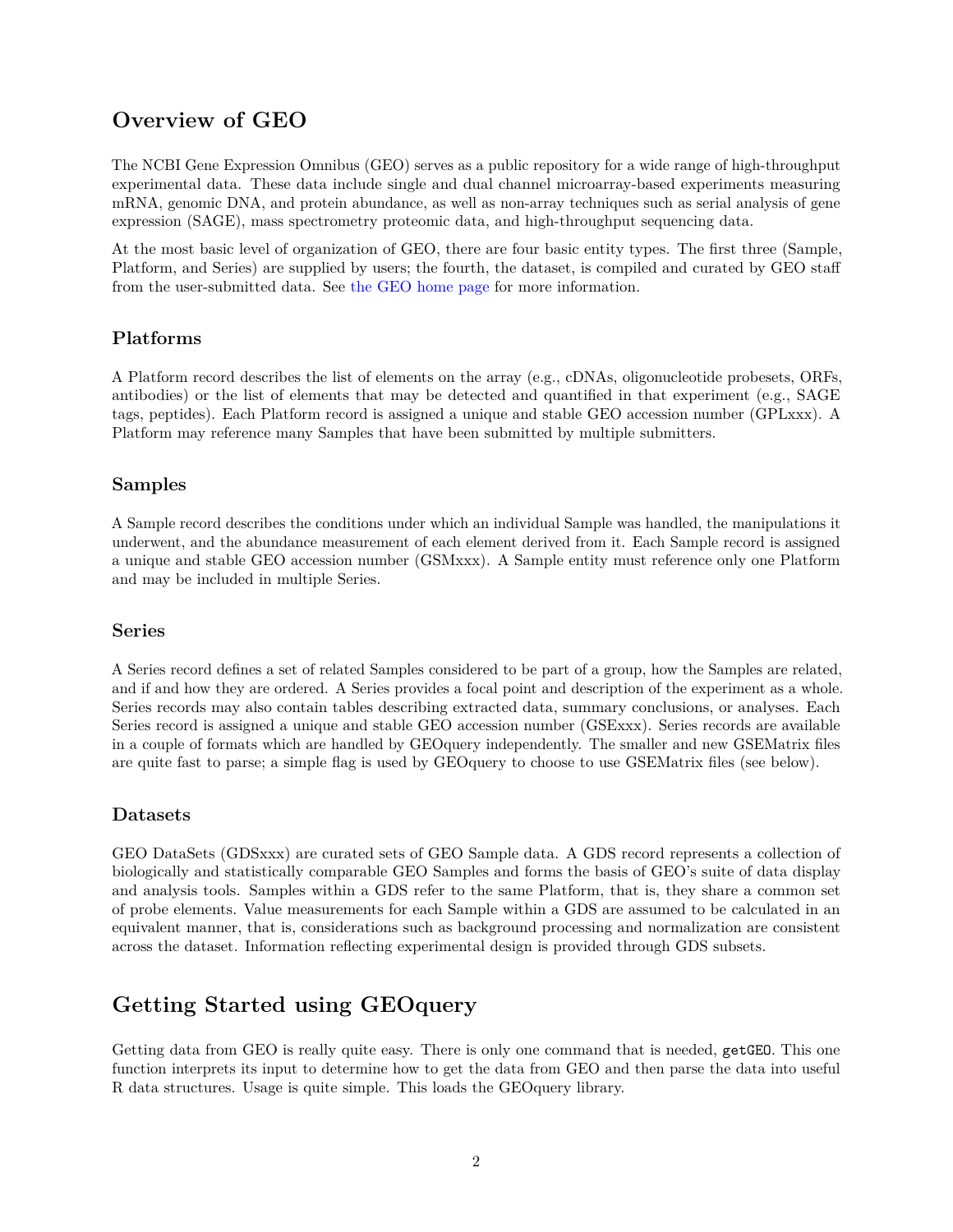Now, we are free to access any GEO accession. *Note that in the following, I use a file packaged with the GEOquery package. In general, you will use only the GEO accession, as noted in the code comments.*

```
# If you have network access, the more typical way to do this
# would be to use this:
# gds <- getGEO("GDS507")
gds <- getGEO(filename=system.file("extdata/GDS507.soft.gz",package="GEOquery"))
```
Now, gds contains the R data structure (of class GDS) that represents the GDS507 entry from GEO. You'll note that the filename used to store the download was output to the screen (but not saved anywhere) for later use to a call to getGEO(filename=...).

We can do the same with any other GEO accession, such as  $\texttt{GSM11805}$ , a GEO sample.

```
# If you have network access, the more typical way to do this
# would be to use this:
# gds <- getGEO("GSM11805")
gsm <- getGEO(filename=system.file("extdata/GSM11805.txt.gz",package="GEOquery"))
```
### **GEOquery Data Structures**

<span id="page-2-0"></span>The GEOquery data structures really come in two forms. The first, comprising GDS, GPL, and GSM all behave similarly and accessors have similar effects on each. The fourth GEOquery data structure, GSE is a composite data type made up of a combination of GSM and GPL objects. I will explain the first three together first.

#### **The GDS, GSM, and GPL classes**

*# Look at gsm metadata:*

<span id="page-2-1"></span>Each of these classes is comprised of a metadata header (taken nearly verbatim from the SOFT format header) and a GEODataTable. The GEODataTable has two simple parts, a Columns part which describes the column headers on the Table part. There is also a show method for each class. For example, using the gsm from above:

```
head(Meta(gsm))
## $channel_count
## [1] "1"
##
## $comment
## [1] "Raw data provided as supplementary file"
##
## $contact_address
## [1] "715 Albany Street, E613B"
##
## $contact_city
## [1] "Boston"
##
## $contact_country
```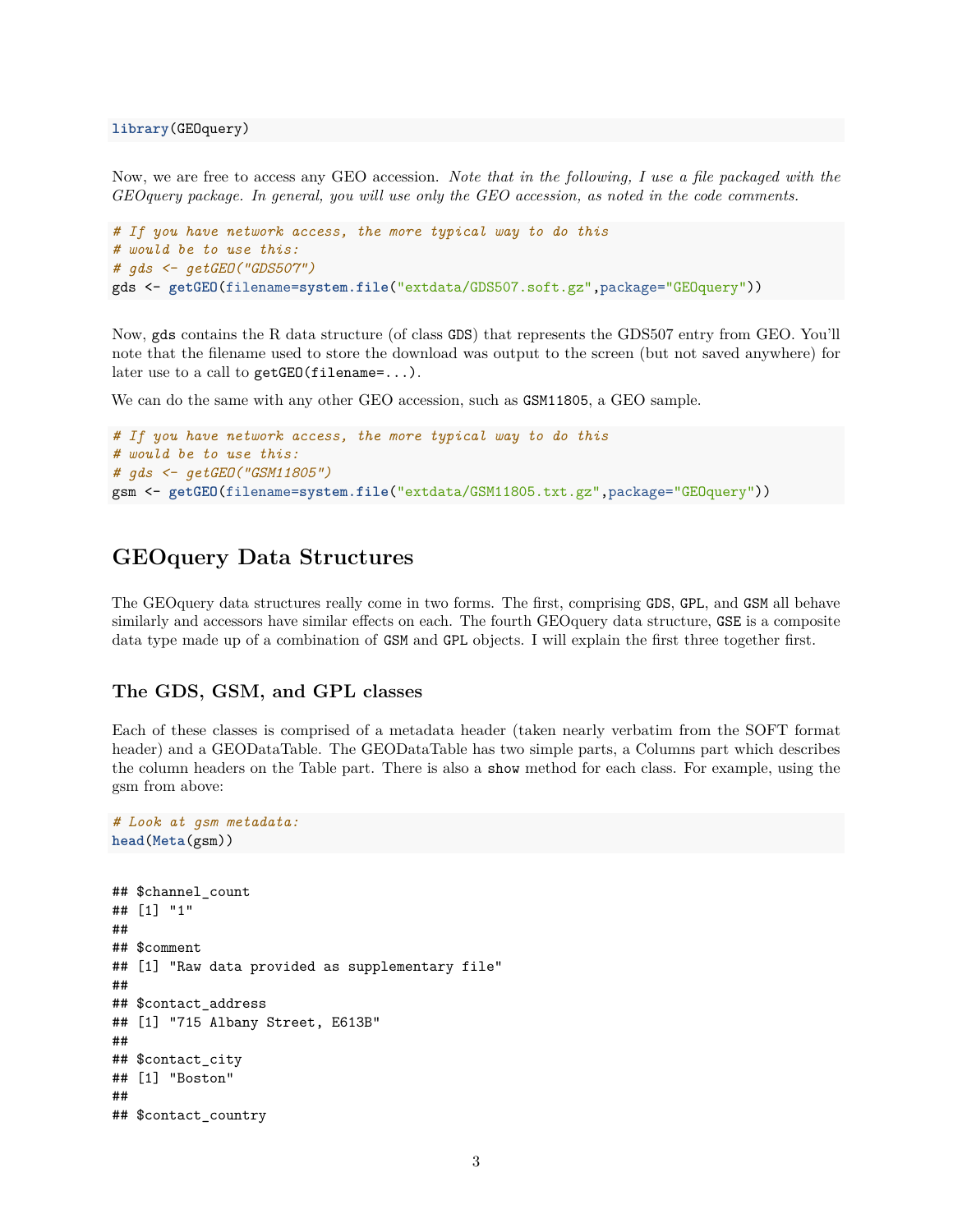```
## [1] "USA"
##
## $contact_department
## [1] "Genetics and Genomics"
# Look at data associated with the GSM:
# but restrict to only first 5 rows, for brevity
Table(gsm)[1:5,]
## ID_REF VALUE ABS_CALL
## 1 AFFX-BioB-5_at 953.9 P
## 2 AFFX-BioB-M_at 2982.8 P
## 3 AFFX-BioB-3_at 1657.9 P
## 4 AFFX-BioC-5_at 2652.7 P
## 5 AFFX-BioC-3_at 2019.5 P
# Look at Column descriptions:
Columns(gsm)
## Column
## 1 ID_REF
## 2 VALUE
## 3 ABS_CALL
## Description
## 1
## 2 MAS 5.0 Statistical Algorithm (mean scaled to 500)
## 3 MAS 5.0 Absent, Marginal, Present call with Alpha1 = 0.05, Alpha2 = 0.065
```
The GPL class behaves exactly as the GSM class. However, the GDS class has a bit more information associated with the Columns method:

#### **Columns**(gds)[,1:3]

| ## |                |             | sample disease.state individual |     |
|----|----------------|-------------|---------------------------------|-----|
| ## | 1              | GSM11815    | RCC                             | 035 |
| ## | $\overline{2}$ | GSM11832    | RCC                             | 023 |
| ## | -3             | GSM12069    | RCC                             | 001 |
| ## | 4              | GSM12083    | RCC                             | 005 |
| ## | -5             | GSM12101    | RCC                             | 011 |
| ## | 6              | GSM12106    | RCC                             | 032 |
| ## | -7             | GSM12274    | RCC                             | 2   |
| ## | 8              | GSM12299    | RCC                             | 3   |
| ## | 9              | GSM12412    | RCC                             | 4   |
| ## |                | 10 GSM11810 | normal                          | 035 |
| ## |                | 11 GSM11827 | normal                          | 023 |
| ## |                | 12 GSM12078 | normal                          | 001 |
| ## |                | 13 GSM12099 | normal                          | 005 |
| ## |                | 14 GSM12269 | normal                          | 1   |
| ## |                | 15 GSM12287 | normal                          | 2   |
| ## |                | 16 GSM12301 | normal                          | 3   |
| ## |                | 17 GSM12448 | normal                          | 4   |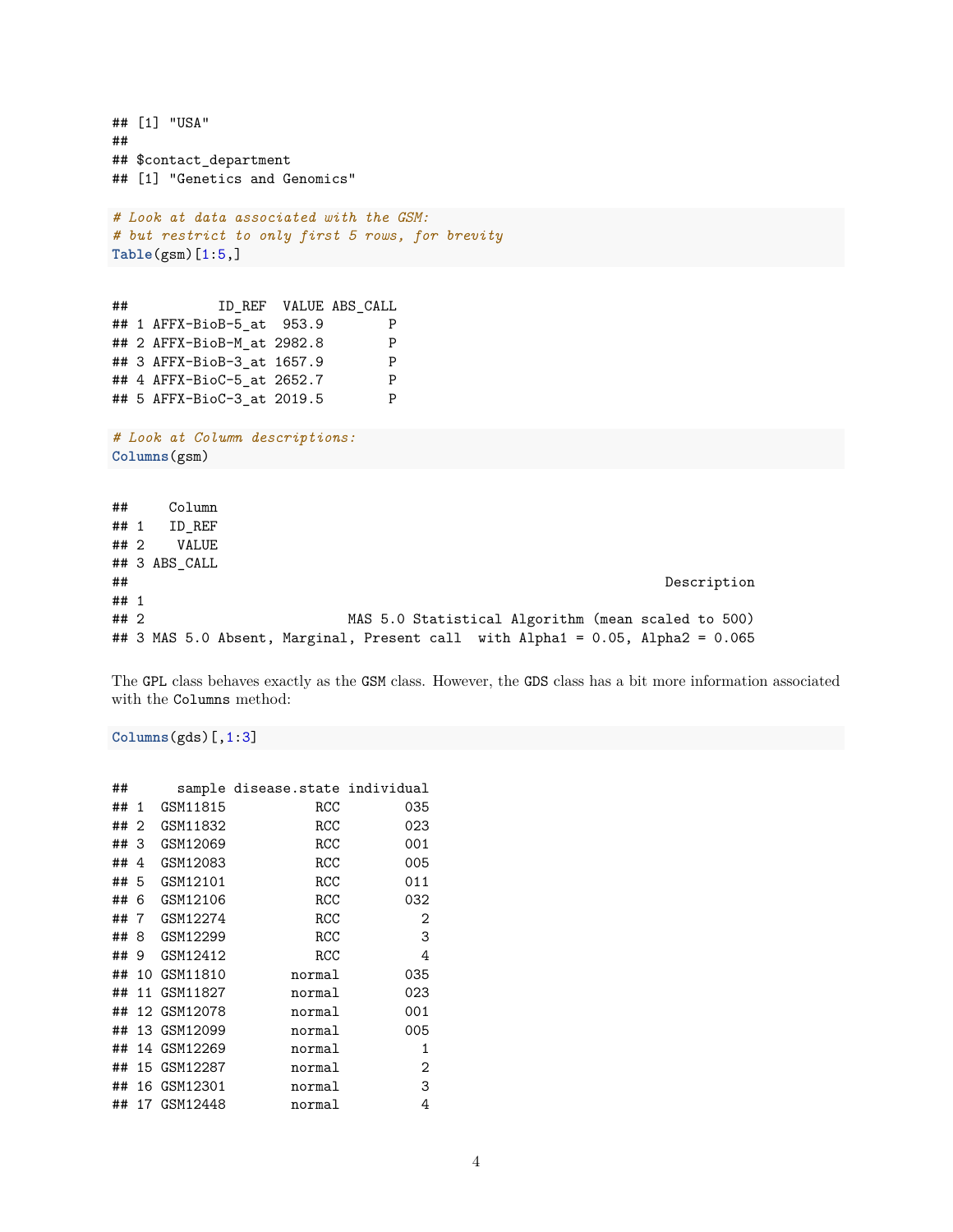#### **The GSE class**

<span id="page-4-0"></span>The GSE entity is the most confusing of the GEO entities. A GSE entry can represent an arbitrary number of samples run on an arbitrary number of platforms. The GSE class has a metadata section, just like the other classes. However, it doesn't have a GEODataTable. Instead, it contains two lists, accessible using the GPLList and GSMList methods, that are each lists of GPL and GSM objects. To show an example:

```
# Again, with good network access, one would do:
# gse <- getGEO("GSE781",GSEMatrix=FALSE)
gse <- getGEO(filename=system.file("extdata/GSE781_family.soft.gz",package="GEOquery"))
## Parsing....
head(Meta(gse))
## $contact_address
## [1] "715 Albany Street, E613B"
##
## $contact_city
## [1] "Boston"
##
## $contact_country
## [1] "USA"
##
## $contact_department
## [1] "Genetics and Genomics"
##
## $contact_email
## [1] "mlenburg@bu.edu"
##
## $contact_fax
## [1] "617-414-1646"
# names of all the GSM objects contained in the GSE
names(GSMList(gse))
## [1] "GSM11805" "GSM11810" "GSM11814" "GSM11815" "GSM11823" "GSM11827"
## [7] "GSM11830" "GSM11832" "GSM12067" "GSM12069" "GSM12075" "GSM12078"
## [13] "GSM12079" "GSM12083" "GSM12098" "GSM12099" "GSM12100" "GSM12101"
## [19] "GSM12105" "GSM12106" "GSM12268" "GSM12269" "GSM12270" "GSM12274"
## [25] "GSM12283" "GSM12287" "GSM12298" "GSM12299" "GSM12300" "GSM12301"
## [31] "GSM12399" "GSM12412" "GSM12444" "GSM12448"
# and get the first GSM object on the list
GSMList(gse)[[1]]
## An object of class "GSM"
## channel count
## [1] "1"
## comment
```
## [1] "Raw data provided as supplementary file"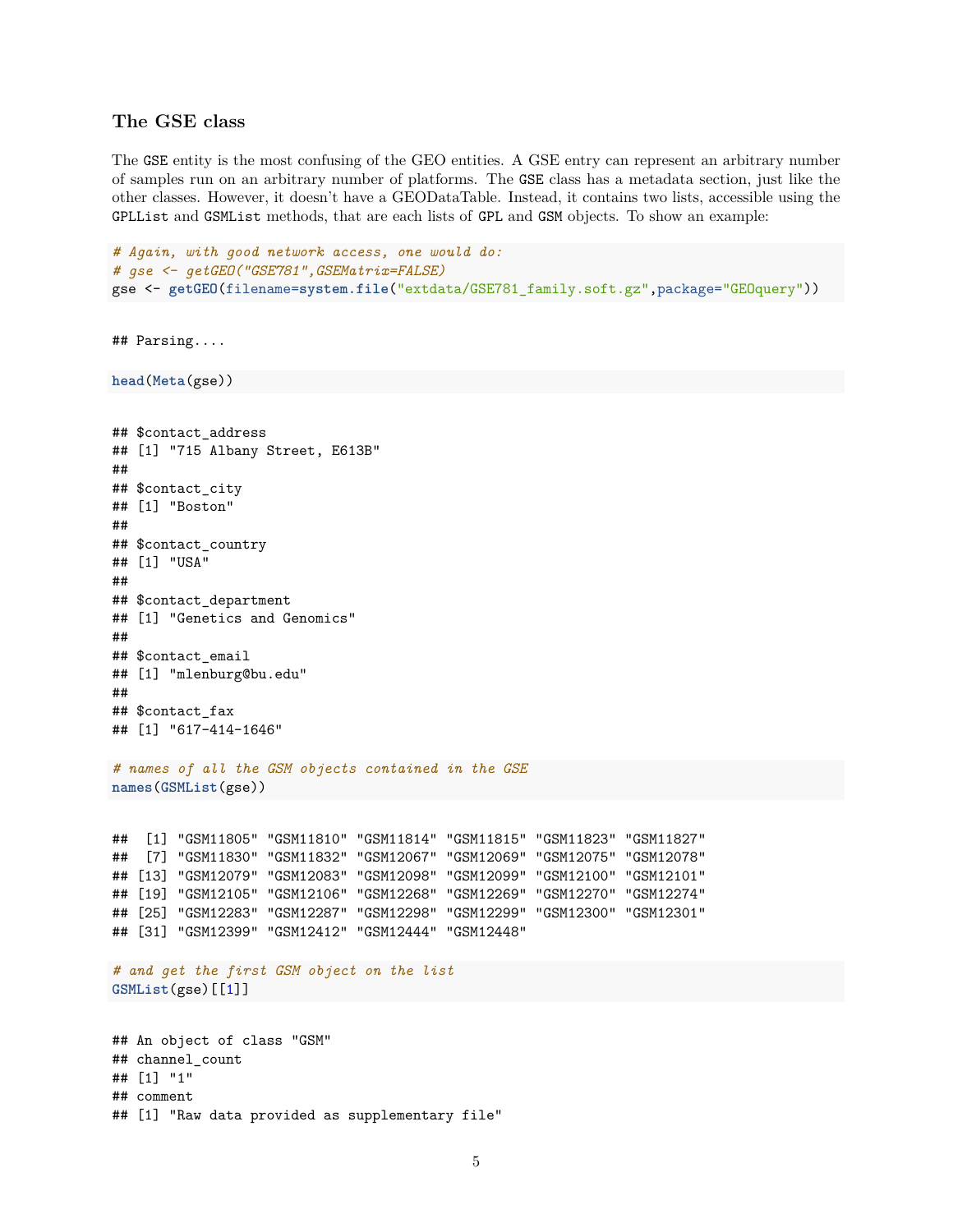## contact address ## [1] "715 Albany Street, E613B" ## contact\_city ## [1] "Boston" ## contact\_country ## [1] "USA" ## contact\_department ## [1] "Genetics and Genomics" ## contact\_email ## [1] "mlenburg@bu.edu" ## contact\_fax ## [1] "617-414-1646" ## contact\_institute ## [1] "Boston University School of Medicine" ## contact\_name ## [1] "Marc,E.,Lenburg" ## contact\_phone ## [1] "617-414-1375" ## contact\_state ## [1] "MA" ## contact\_web\_link ## [1] "http://gg.bu.edu" ## contact\_zip/postal\_code ## [1] "02130" ## data\_row\_count ## [1] "22283" ## description ## [1] "Age = 70; Gender = Female; Right Kidney; Adjacent Tumor Type = clear cell; Adjacent Tumor Fuhrm ## [2] "Keywords = kidney" ## [3] "Keywords = renal" ## [4] "Keywords = RCC" ## [5] "Keywords = carcinoma" ## [6] "Keywords = cancer" ## [7] "Lot batch = 2004638" ## geo\_accession ## [1] "GSM11805" ## last update date ## [1] "May 28 2005" ## molecule\_ch1 ## [1] "total RNA" ## organism\_ch1 ## [1] "Homo sapiens" ## platform\_id ## [1] "GPL96" ## series\_id ## [1] "GSE781" ## source\_name\_ch1 ## [1] "Trizol isolation of total RNA from normal tissue adjacent to Renal Cell Carcinoma" ## status ## [1] "Public on Nov 25 2003" ## submission\_date ## [1] "Oct 20 2003" ## supplementary\_file ## [1] "ftp://ftp.ncbi.nih.gov/pub/geo/DATA/supplementary/samples/GSM11nnn/GSM11805/GSM11805.CEL.gz"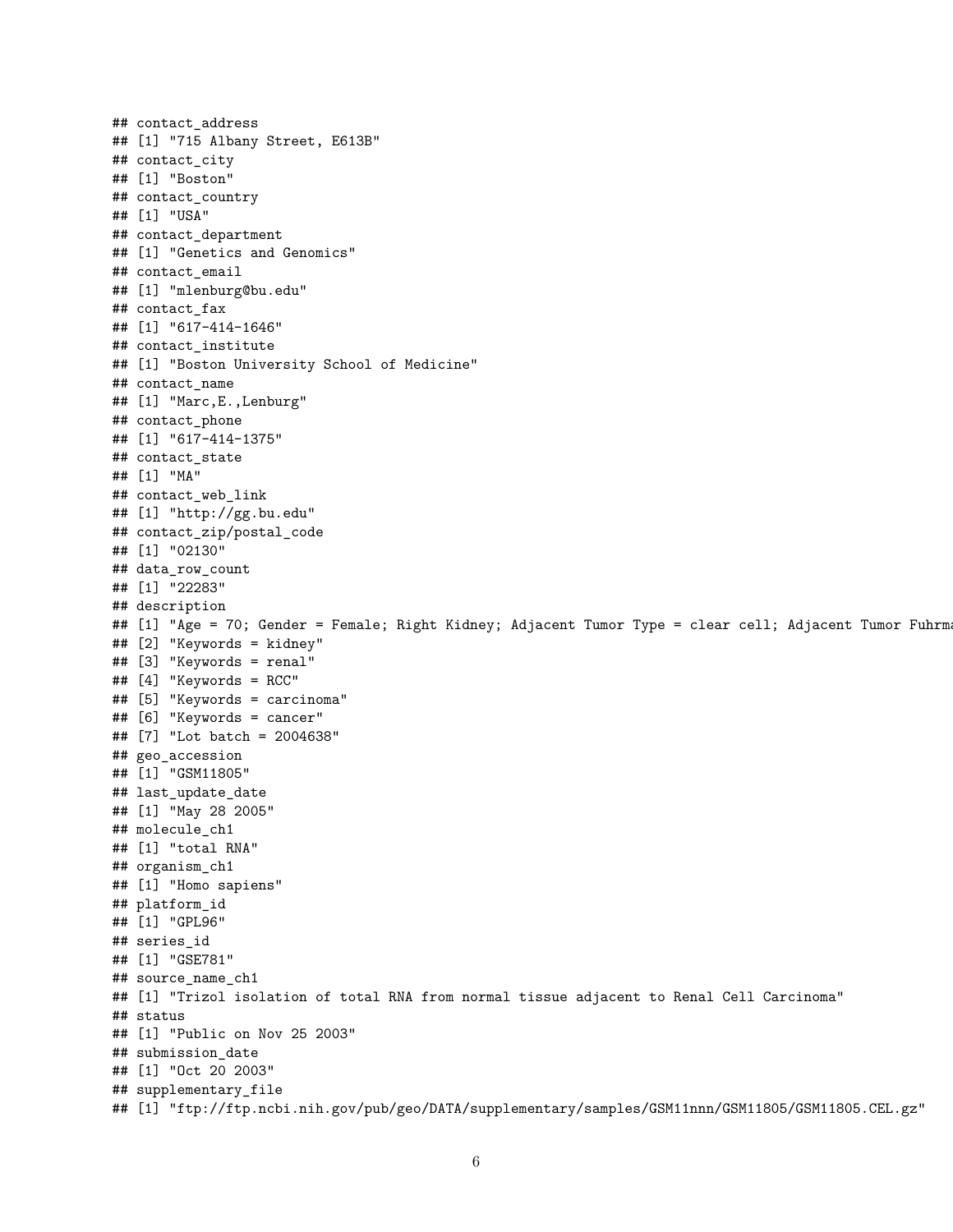```
## title
## [1] "N035 Normal Human Kidney U133A"
## type
## [1] "RNA"
## An object of class "GEODataTable"
## ****** Column Descriptions ******
## Column
## 1 ID_REF
## 2 VALUE
## 3 ABS_CALL
## Description
## 1
## 2 MAS 5.0 Statistical Algorithm (mean scaled to 500)
## 3 MAS 5.0 Absent, Marginal, Present call with Alpha1 = 0.05, Alpha2 = 0.065
## ****** Data Table ******
## ID_REF VALUE ABS_CALL
## 1 AFFX-BioB-5_at 953.9 P
## 2 AFFX-BioB-M_at 2982.8 P
## 3 AFFX-BioB-3_at 1657.9 P
## 4 AFFX-BioC-5_at 2652.7 P
## 5 AFFX-BioC-3_at 2019.5 P
## 22278 more rows ...
# and the names of the GPLs represented
names(GPLList(gse))
```
## [1] "GPL96" "GPL97"

*See below for an additional, preferred method of obtaining GSE information.*

## **Converting to BioConductor ExpressionSets and limma MALists**

<span id="page-6-0"></span>GEO datasets are (unlike some of the other GEO entities), quite similar to the limma data structure MAList and to the Biobase data structure ExpressionSet. Therefore, there are two functions, GDS2MA and GDS2eSet that accomplish that task.

#### **Getting GSE Series Matrix files as an ExpressionSet**

<span id="page-6-1"></span>GEO Series are collections of related experiments. In addition to being available as SOFT format files, which are quite large, NCBI GEO has prepared a simpler format file based on tab-delimited text. The getGEO function can handle this format and will parse very large GSEs quite quickly. The data structure returned from this parsing is a list of ExpressionSets. As an example, we download and parse GSE2553.

```
# Note that GSEMatrix=TRUE is the default
gse2553 <- getGEO('GSE2553',GSEMatrix=TRUE)
show(gse2553)
```

```
## $GSE2553_series_matrix.txt.gz
## ExpressionSet (storageMode: lockedEnvironment)
## assayData: 12600 features, 181 samples
```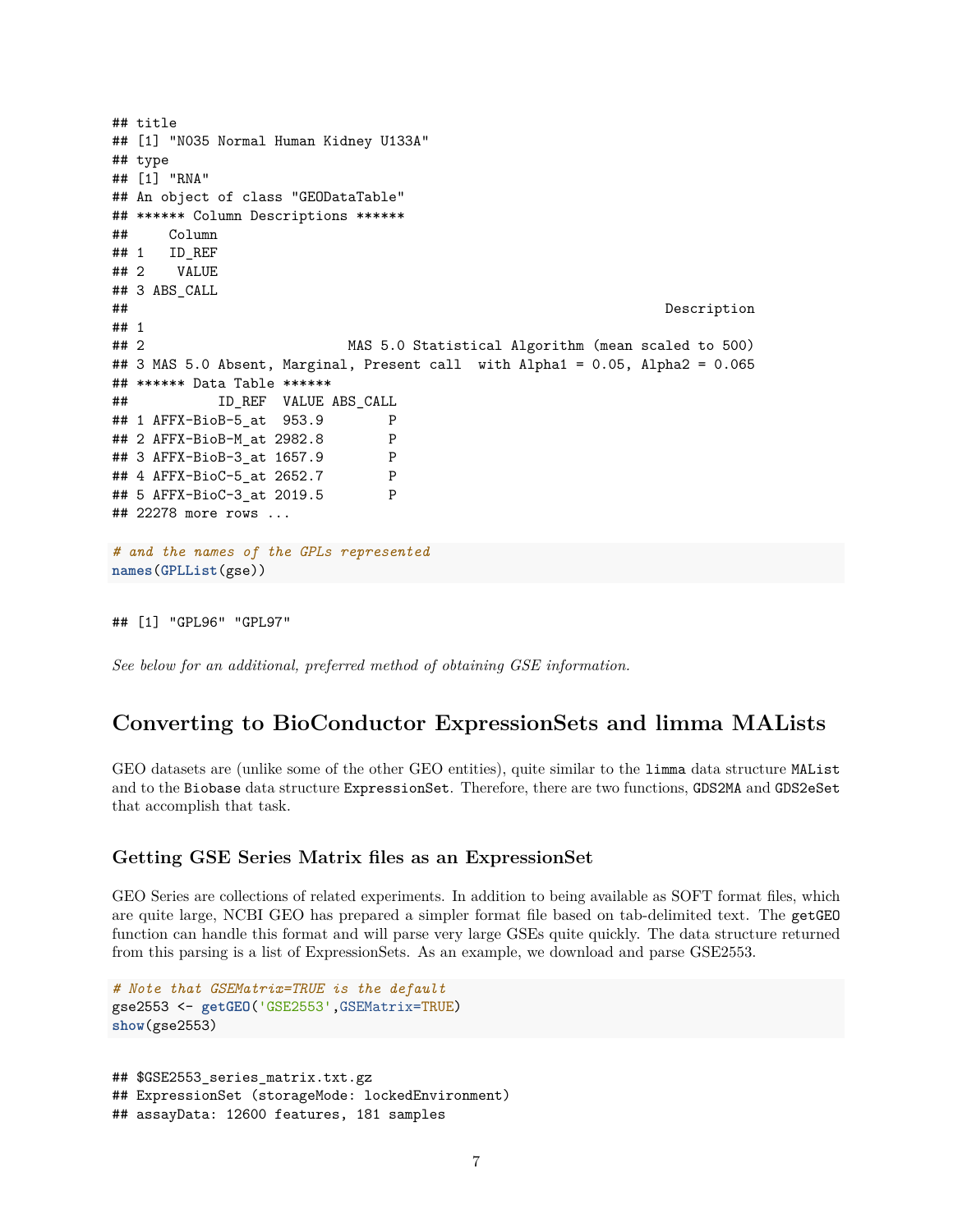```
## element names: exprs
## protocolData: none
## phenoData
## sampleNames: GSM48681 GSM48682 ... GSM48861 (181 total)
## varLabels: title geo_accession ... data_row_count (30 total)
## varMetadata: labelDescription
## featureData
## featureNames: 1 2 ... 12600 (12600 total)
## fvarLabels: ID PenAt ... Chimeric_Cluster_IDs (13 total)
## fvarMetadata: Column Description labelDescription
## experimentData: use 'experimentData(object)'
## Annotation: GPL1977
```
**show**(**pData**(**phenoData**(gse2553[[1]]))[1:5,**c**(1,6,8)])

|                                                          |                                                                  |                 | title                                                                                                                                                                                                                                                                                                                     |
|----------------------------------------------------------|------------------------------------------------------------------|-----------------|---------------------------------------------------------------------------------------------------------------------------------------------------------------------------------------------------------------------------------------------------------------------------------------------------------------------------|
|                                                          |                                                                  |                 |                                                                                                                                                                                                                                                                                                                           |
|                                                          |                                                                  |                 |                                                                                                                                                                                                                                                                                                                           |
|                                                          |                                                                  |                 |                                                                                                                                                                                                                                                                                                                           |
|                                                          |                                                                  |                 |                                                                                                                                                                                                                                                                                                                           |
|                                                          |                                                                  |                 |                                                                                                                                                                                                                                                                                                                           |
| type                                                     |                                                                  | source name ch1 |                                                                                                                                                                                                                                                                                                                           |
|                                                          |                                                                  |                 |                                                                                                                                                                                                                                                                                                                           |
|                                                          |                                                                  | Ewing Sarcoma   |                                                                                                                                                                                                                                                                                                                           |
| RNA                                                      |                                                                  | Sarcoma, NOS    |                                                                                                                                                                                                                                                                                                                           |
|                                                          |                                                                  |                 |                                                                                                                                                                                                                                                                                                                           |
| RNA                                                      |                                                                  | Liposarcoma     |                                                                                                                                                                                                                                                                                                                           |
| ## GSM48681<br>## GSM48682<br>## GSM48683<br>## GSM48685 | ## GSM48681 RNA<br>## GSM48682 RNA<br>## GSM48683<br>## GSM48685 |                 | Patient sample ST18, Dermatofibrosarcoma<br>Patient sample ST410, Ewing Sarcoma<br>Patient sample ST130, Sarcoma, NOS<br>## GSM48684 Patient sample ST293, Malignant Peripheral Nerve Sheath Tumor<br>Patient sample ST367, Liposarcoma<br>Dermatofibrosarcoma<br>## GSM48684 RNA Malignant Peripheral Nerve Sheath Tumor |

#### **Converting GDS to an ExpressionSet**

<span id="page-7-0"></span>Taking our gds object from above, we can simply do:

eset <- **GDS2eSet**(gds,do.log2=TRUE)

Now, eset is an ExpressionSet that contains the same information as in the GEO dataset, including the sample information, which we can see here:

eset

```
## ExpressionSet (storageMode: lockedEnvironment)
## assayData: 22645 features, 17 samples
## element names: exprs
## protocolData: none
## phenoData
## sampleNames: GSM11815 GSM11832 ... GSM12448 (17 total)
## varLabels: sample disease.state individual description
## varMetadata: labelDescription
## featureData
## featureNames: 200000_s_at 200001_at ... AFFX-TrpnX-M_at (22645
## total)
## fvarLabels: ID Gene title ... GO:Component ID (21 total)
## fvarMetadata: Column labelDescription
```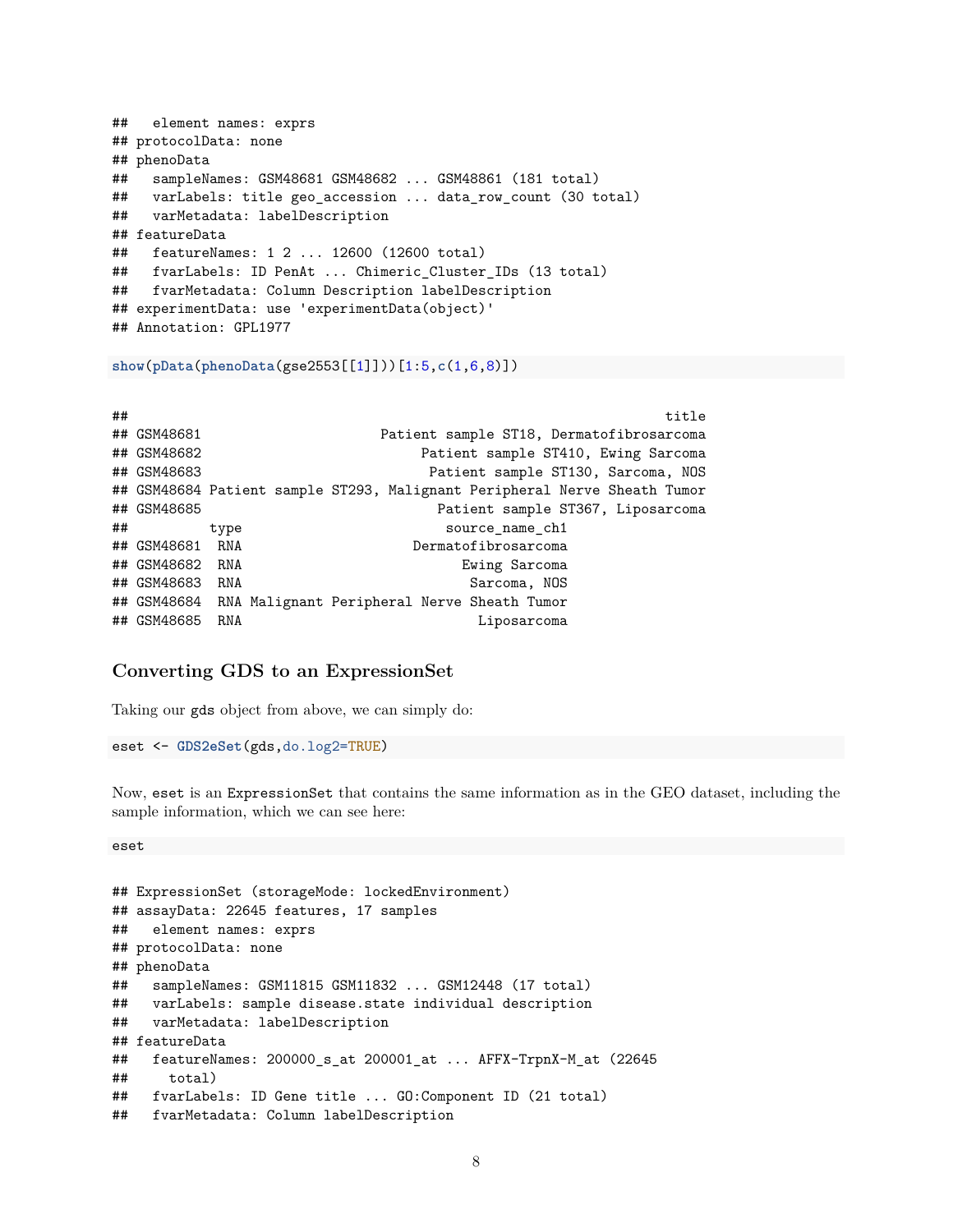## experimentData: use 'experimentData(object)' ## pubMedIds: 14641932 ## Annotation:

**pData**(eset)[,1:3]

| ## |                      |                   | sample disease.state individual |     |
|----|----------------------|-------------------|---------------------------------|-----|
| ## | GSM11815 GSM11815    |                   | RCC                             | 035 |
| ## | GSM11832 GSM11832    |                   | <b>RCC</b>                      | 023 |
| ## | GSM12069 GSM12069    |                   | RCC                             | 001 |
| ## | GSM12083 GSM12083    |                   | <b>RCC</b>                      | 005 |
| ## | GSM12101 GSM12101    |                   | RCC                             | 011 |
| ## | GSM12106 GSM12106    |                   | RCC                             | 032 |
| ## | GSM12274 GSM12274    |                   | RCC                             | 2   |
| ## | GSM12299 GSM12299    |                   | RCC                             | 3   |
| ## | GSM12412 GSM12412    |                   | RCC                             | 4   |
| ## | GSM11810 GSM11810    |                   | normal                          | 035 |
| ## | GSM11827 GSM11827    |                   | normal                          | 023 |
| ## | GSM12078 GSM12078    |                   | normal                          | 001 |
| ## | GSM12099 GSM12099    |                   | normal                          | 005 |
| ## | GSM12269 GSM12269    |                   | normal                          | 1   |
| ## |                      | GSM12287 GSM12287 | normal                          | 2   |
| ## | GSM12301 GSM12301    |                   | normal                          | 3   |
|    | ## GSM12448 GSM12448 |                   | normal                          | 4   |

#### **Converting GDS to an MAList**

<span id="page-8-0"></span>No annotation information (called platform information by GEO) was retrieved from because ExpressionSet does not contain slots for gene information, typically. However, it is easy to obtain this information. First, we need to know what platform this GDS used. Then, another call to getGEO will get us what we need.

```
#get the platform from the GDS metadata
Meta(gds)$platform
## [1] "GPL97"
#So use this information in a call to getGEO
gpl <- getGEO(filename=system.file("extdata/GPL97.annot.gz",package="GEOquery"))
```
So, gpl now contains the information for GPL5 from GEO. Unlike ExpressionSet, the limma MAList does store gene annotation information, so we can use our newly created gpl of class GPL in a call to GDS2MA like so:

```
MA <- GDS2MA(gds,GPL=gpl)
class(MA)
```

```
## [1] "MAList"
## attr(,"package")
## [1] "limma"
```
Now, MA is of class MAList and contains not only the data, but the sample information and gene information associated with GDS507.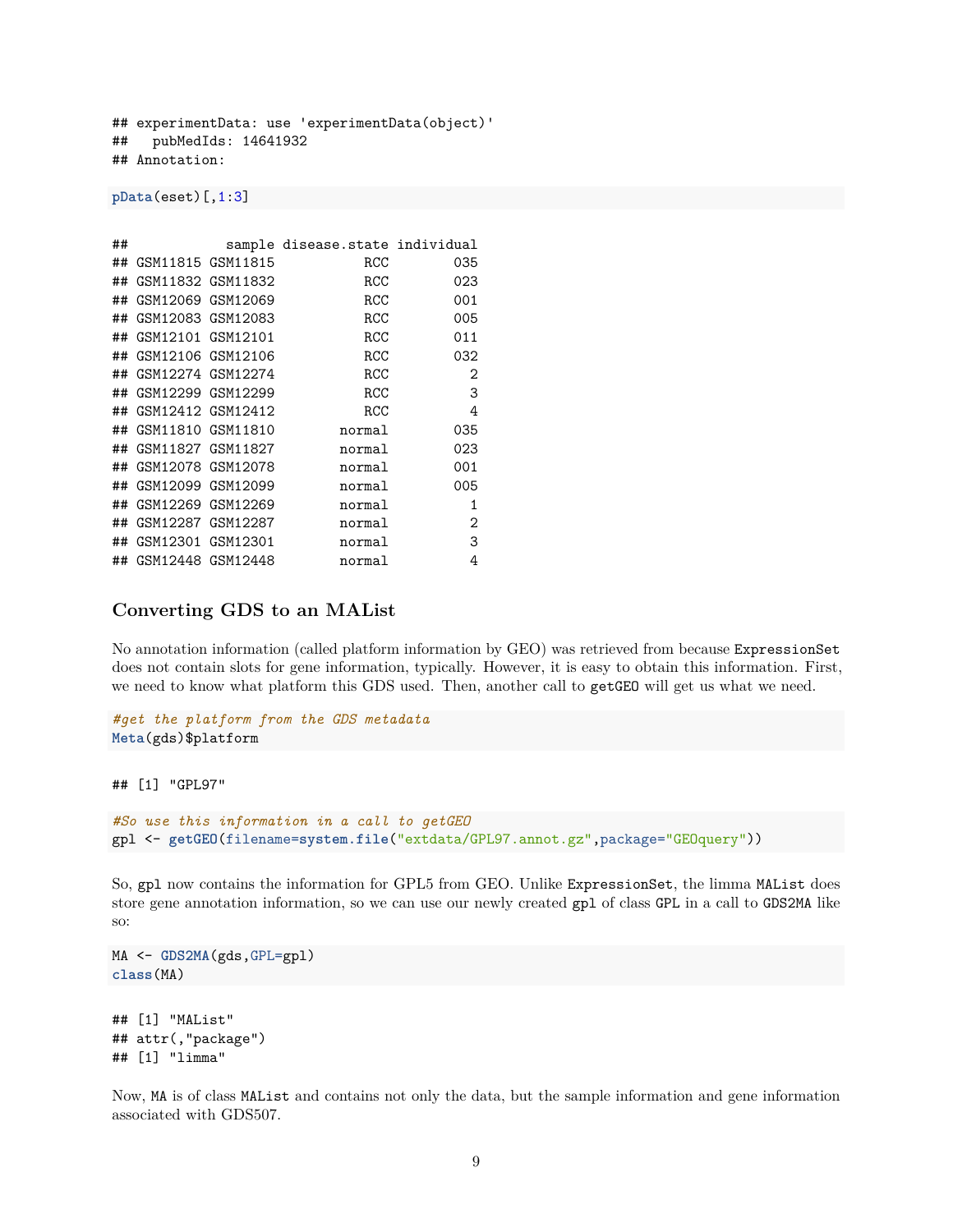#### **Converting GSE to an ExpressionSet**

<span id="page-9-0"></span>*First, make sure that using the method described above in the section "Getting GSE Series Matrix files as an ExpressionSet" for using GSE Series Matrix files is not sufficient for the task, as it is much faster and simpler.* If it is not (i.e., other columns from each GSM are needed), then this method will be needed.

Converting a GSE object to an ExpressionSet object currently takes a bit of R data manipulation due to the varied data that can be stored in a GSE and the underlying GSM and GPL objects. However, using a simple example will hopefully be illustrative of the technique.

First, we need to make sure that all of the 'GSMs} are from the same platform:

```
gsmplatforms <- lapply(GSMList(gse),function(x) {Meta(x)$platform})
head(gsmplatforms)
```

```
## $GSM11805
## [1] "GPL96"
##
## $GSM11810
## [1] "GPL97"
##
## $GSM11814
## [1] "GPL96"
##
## $GSM11815
## [1] "GPL97"
##
## $GSM11823
## [1] "GPL96"
##
## $GSM11827
## [1] "GPL97"
```
Indeed, they all used GPL5 as their platform (which we could have determined by looking at the GPLList for gse, which shows only one GPL for this particular GSE.). So, now we would like to know what column represents the data that we would like to extract. Looking at the first few rows of the Table of a single GSM will likely give us an idea (and by the way, GEO uses a convention that the column that contains the single measurement for each array is called the VALUE column, which we could use if we don't know what other column is most relevant).

#### **Table**(**GSMList**(gse)[[1]])[1:5,]

| ## |  |                            | ID REF VALUE ABS CALL             |   |
|----|--|----------------------------|-----------------------------------|---|
|    |  | ## 1 AFFX-BioB-5 at 953.9  |                                   | P |
|    |  | ## 2 AFFX-BioB-M at 2982.8 |                                   | P |
|    |  | ## 3 AFFX-BioB-3 at 1657.9 |                                   | P |
|    |  | ## 4 AFFX-BioC-5 at 2652.7 |                                   | P |
|    |  | ## 5 AFFX-BioC-3 at 2019.5 |                                   | P |
|    |  |                            |                                   |   |
|    |  |                            | # and get the column descriptions |   |

```
Columns(GSMList(gse)[[1]])[1:5,]
```
## Column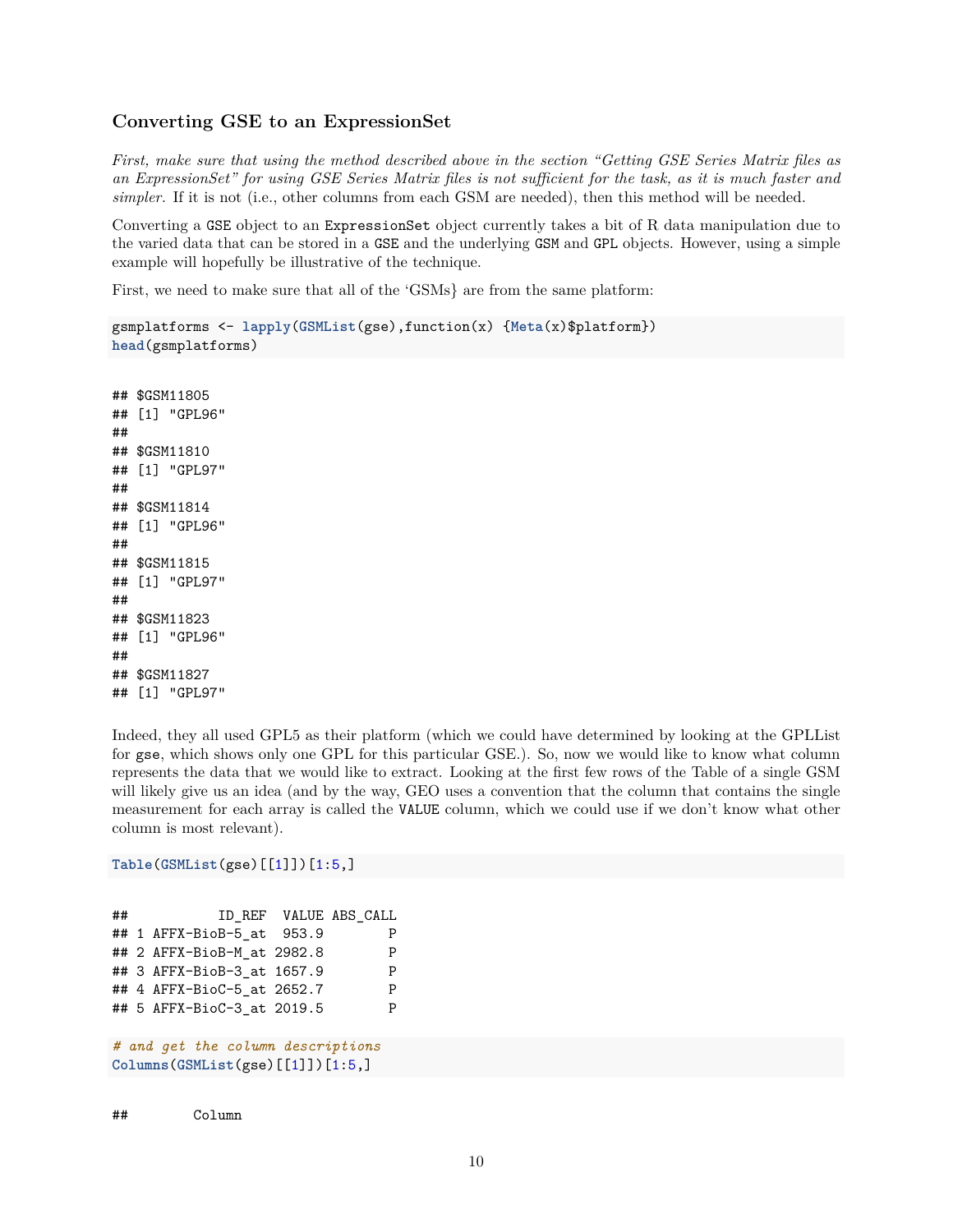```
## 1 ID REF
## 2 VALUE
## 3 ABS_CALL
## NA <NA>
## NA.1 <NA>
## Description
## 1
## 2 MAS 5.0 Statistical Algorithm (mean scaled to 500)
## 3 MAS 5.0 Absent, Marginal, Present call with Alpha1 = 0.05, Alpha2 = 0.065
## NA <NA>
\## NA.1 \leqNA>
```
We will indeed use the VALUE column. We then want to make a matrix of these values like so:

```
# get the probeset ordering
probesets <- Table(GPLList(gse)[[1]])$ID
# make the data matrix from the VALUE columns from each GSM
# being careful to match the order of the probesets in the platform
# with those in the GSMs
data.matrix <- do.call('cbind',lapply(GSMList(gse),function(x)
                                      {tab <- Table(x)
                                       mymatch <- match(probesets,tab$ID_REF)
                                       return(tab$VALUE[mymatch])
                                     }))
data.matrix <- apply(data.matrix,2,function(x) {as.numeric(as.character(x))})
data.matrix <- log2(data.matrix)
data.matrix[1:5,]
```

| ## |           |              |                                                          |                                                                   |    |
|----|-----------|--------------|----------------------------------------------------------|-------------------------------------------------------------------|----|
|    |           |              |                                                          | ## [1,] 10.926963 MA 11.105254 MA 11.275019 MA 11.438636          |    |
|    |           |              |                                                          | ## [2,] 5.749534 MA 7.908092 MA 7.093814 NA 7.514122              |    |
|    |           |              |                                                          | ## [3,] 7.066089 MA 7.750205 MA 7.244126 MA 7.962896              |    |
|    |           |              |                                                          | ## [4,] 12.660353 MA 12.479755 MA 12.215897 NA 11.458355          |    |
|    |           |              |                                                          | ## [5,] 6.195741 MA 6.061776 MA 6.565293 MA 6.583459              |    |
|    |           |              |                                                          | ## GSM11832 GSM12067 GSM12069 GSM12075 GSM12078 GSM12079 GSM12083 |    |
|    |           | ## $[1,]$    |                                                          | NA 11.424376 NA 11.222795 NA 11.469845                            | NA |
|    |           |              |                                                          | ## [2,] MA 7.901470 MA 6.407693 NA 5.165912 NA                    |    |
|    |           |              |                                                          | ## [3,] MA 7.337176 MA 6.569856 MA 7.477354 MA                    |    |
|    |           |              |                                                          | ## [4,] MA 11.397568 MA 12.529870 MA 12.240046 MA                 |    |
|    | ## $[5,]$ |              |                                                          | NA 6.877744 NA 6.652486 NA 3.981853                               | NA |
|    |           |              |                                                          | ## GSM12098 GSM12099 GSM12100 GSM12101 GSM12105 GSM12106 GSM12268 |    |
|    |           |              |                                                          | ## [1,] 10.823367 MA 10.835971 MA 10.810893 NA 11.062653          |    |
|    |           |              |                                                          | ## [2,] 6.556123 MA 8.207014 MA 6.816344 MA 6.563768              |    |
|    |           |              |                                                          | ## [3,] 7.708739 MA 7.428779 MA 7.754888 MA 7.126188              |    |
|    |           |              |                                                          | ## [4,] 12.336534 MA 11.762839 MA 11.237509 NA 12.412490          |    |
|    |           |              |                                                          |                                                                   |    |
|    |           |              |                                                          | ## GSM12269 GSM12270 GSM12274 GSM12283 GSM12287 GSM12298 GSM12299 |    |
|    |           |              |                                                          | ## [1,] MA 10.323055 MA 11.181028 MA 11.566387                    | NA |
|    |           |              |                                                          | ## [2,] MA 7.353147 MA 5.770829 MA 6.912889 MA                    |    |
|    |           | ## [3,]      |                                                          | NA 8.742815 NA 7.339850 NA 7.602142                               | ΝA |
|    |           | ## $[4,]$    |                                                          | NA 11.213408         NA 12.678380         NA 12.232901            | NA |
|    |           | $\# \#$ [5,] |                                                          | NA 6.683696 NA 5.918863 NA 5.837943                               | NA |
|    |           |              | ## GSM12300 GSM12301 GSM12399 GSM12412 GSM12444 GSM12448 |                                                                   |    |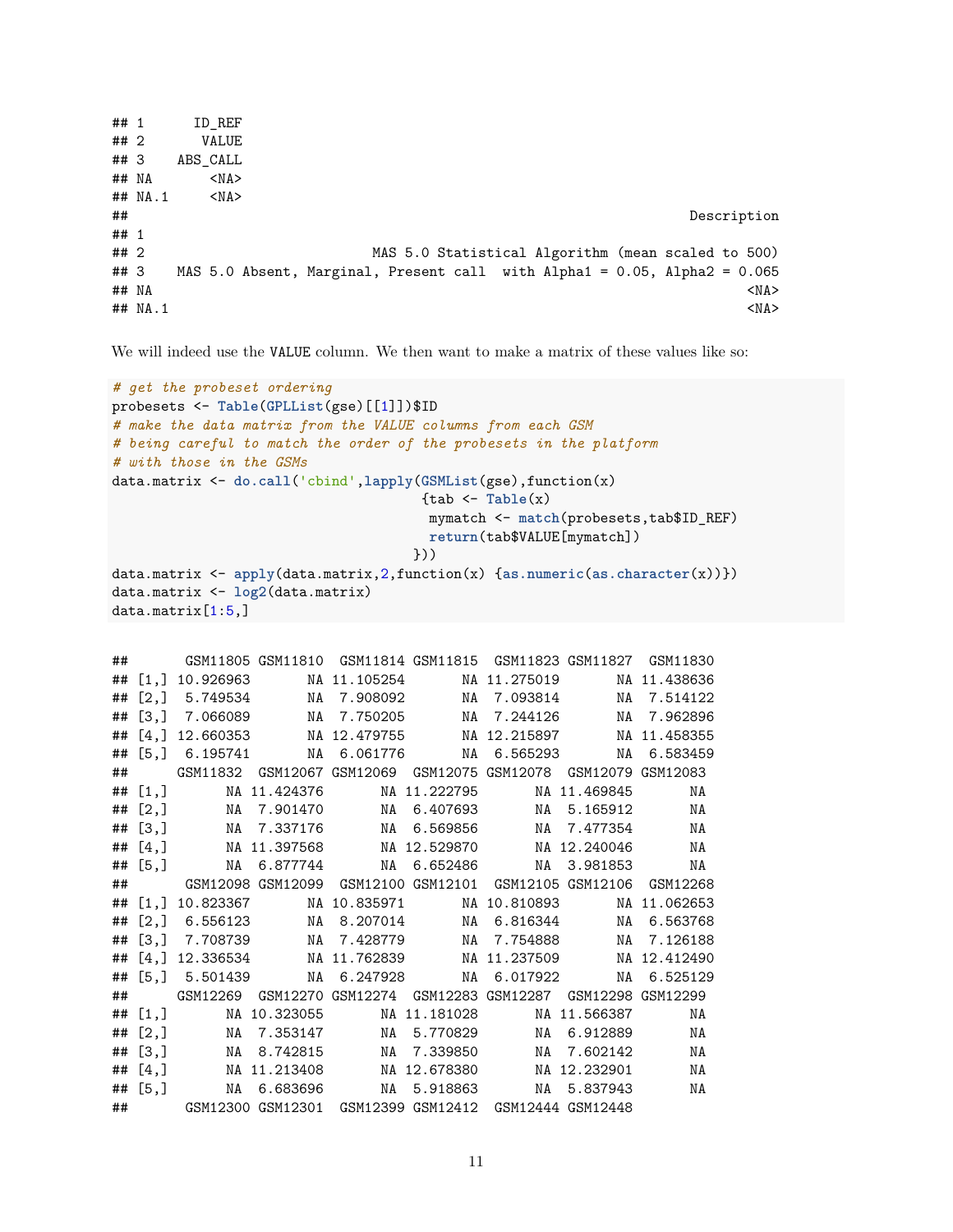|  | ## [1,] 11.078151 | NA 11.535178 | NA 11.105450 | NA |
|--|-------------------|--------------|--------------|----|
|  | ## [2,] 4.812498  | NA 7.471675  | NA 7.488644  | NA |
|  | ## [3,] 7.383704  | NA 7.432959  | NA 7.381110  | NA |
|  | ## [4,] 12.090939 | NA 11.421802 | NA 12.172834 | NA |
|  | ## [5,] 6.281698  | NA 5.419539  | NA 5.469235  | NA |

Note that we do a match to make sure that the values and the platform information are in the same order. Finally, to make the ExpressionSet object:

```
require(Biobase)
# go through the necessary steps to make a compliant ExpressionSet
rownames(data.matrix) <- probesets
colnames(data.matrix) <- names(GSMList(gse))
pdata <- data.frame(samples=names(GSMList(gse)))
rownames(pdata) <- names(GSMList(gse))
pheno <- as(pdata,"AnnotatedDataFrame")
eset2 <- new('ExpressionSet',exprs=data.matrix,phenoData=pheno)
eset2
## ExpressionSet (storageMode: lockedEnvironment)
## assayData: 22283 features, 34 samples
## element names: exprs
## protocolData: none
## phenoData
## sampleNames: GSM11805 GSM11810 ... GSM12448 (34 total)
## varLabels: samples
## varMetadata: labelDescription
## featureData: none
## experimentData: use 'experimentData(object)'
## Annotation:
```
So, using a combination of lapply on the GSMList, one can extract as many columns of interest as necessary to build the data structure of choice. Because the GSM data from the GEO website are fully downloaded and included in the GSE object, one can extract foreground and background as well as quality for two-channel arrays, for example. Getting array annotation is also a bit more complicated, but by replacing "platform" in the lapply call to get platform information for each array, one can get other information associated with each array.

## **Accessing Raw Data from GEO**

<span id="page-11-0"></span>NCBI GEO accepts (but has not always required) raw data such as .CEL files, .CDF files, images, etc. Sometimes, it is useful to get quick access to such data. A single function, getGEOSuppFiles, can take as an argument a GEO accession and will download all the raw data associate with that accession. By default, the function will create a directory in the current working directory to store the raw data for the chosen GEO accession. Combining a simple sapply statement or other loop structure with getGEOSuppFiles makes for a very simple way to get gobs of raw data quickly and easily without needing to know the specifics of GEO raw data URLs.

### **Use Cases**

<span id="page-11-1"></span>GEOquery can be quite powerful for gathering a lot of data quickly. A few examples can be useful to show how this might be done for data mining purposes.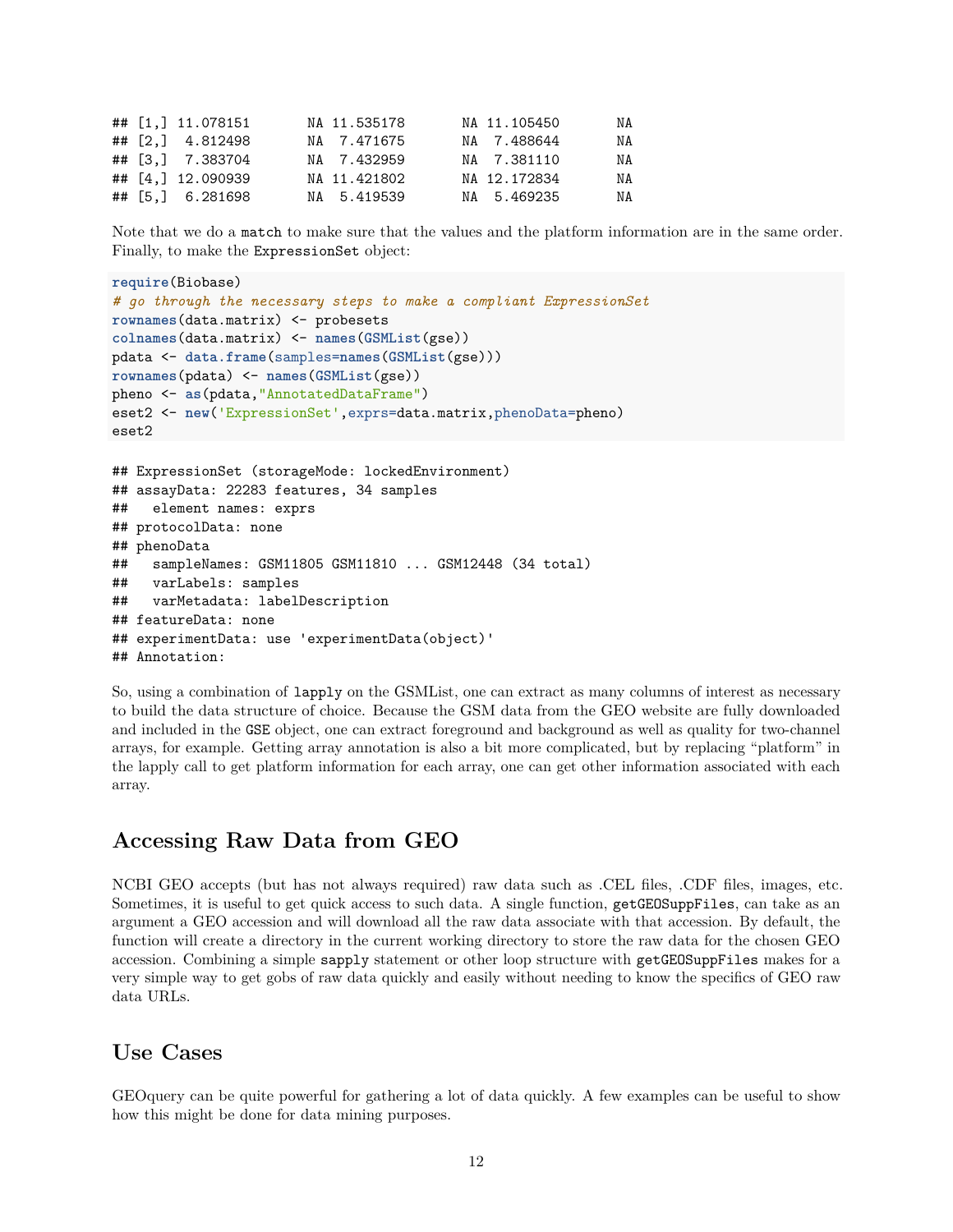#### **Getting all Series Records for a Given Platform**

<span id="page-12-0"></span>For data mining purposes, it is sometimes useful to be able to pull all the GSE records for a given platform. GEOquery makes this very easy, but a little bit of knowledge of the GPL record is necessary to get started. The GPL record contains both the GSE and GSM accessions that reference it. Some code is useful to illustrate the point:

```
gpl97 <- getGEO('GPL97')
Meta(gpl97)$title
```
## [1] "[HG-U133B] Affymetrix Human Genome U133B Array"

```
head(Meta(gpl97)$series_id)
```
## [1] "GSE362" "GSE473" "GSE620" "GSE674" "GSE781" "GSE907"

**length**(**Meta**(gpl97)\$series\_id)

## [1] 149

```
head(Meta(gpl97)$sample_id)
```
## [1] "GSM3922" "GSM3924" "GSM3926" "GSM3928" "GSM3930" "GSM3932"

```
length(Meta(gpl97)$sample_id)
```
## [1] 6156

The code above loads the GPL97 record into R. The Meta method extracts a list of header information from the GPL record. The title gives the human name of the platform. The series\_id gives a vector of series ids. Note that there are 149 series associated with this platform and 6156 samples. Code like the following could be used to download all the samples or series. I show only the first 5 samples as an example:

```
gsmids <- Meta(gpl97)$sample_id
gsmlist <- sapply(gsmids[1:5],getGEO)
names(gsmlist)
```
## [1] "GSM3922" "GSM3924" "GSM3926" "GSM3928" "GSM3930"

## **Conclusion**

<span id="page-12-1"></span>The GEOquery package provides a bridge to the vast array resources contained in the NCBI GEO repositories. By maintaining the full richness of the GEO data rather than focusing on getting only the "numbers", it is possible to integrate GEO data into current Bioconductor data structures and to perform analyses on that data quite quickly and easily. These tools will hopefully open GEO data more fully to the array community at large.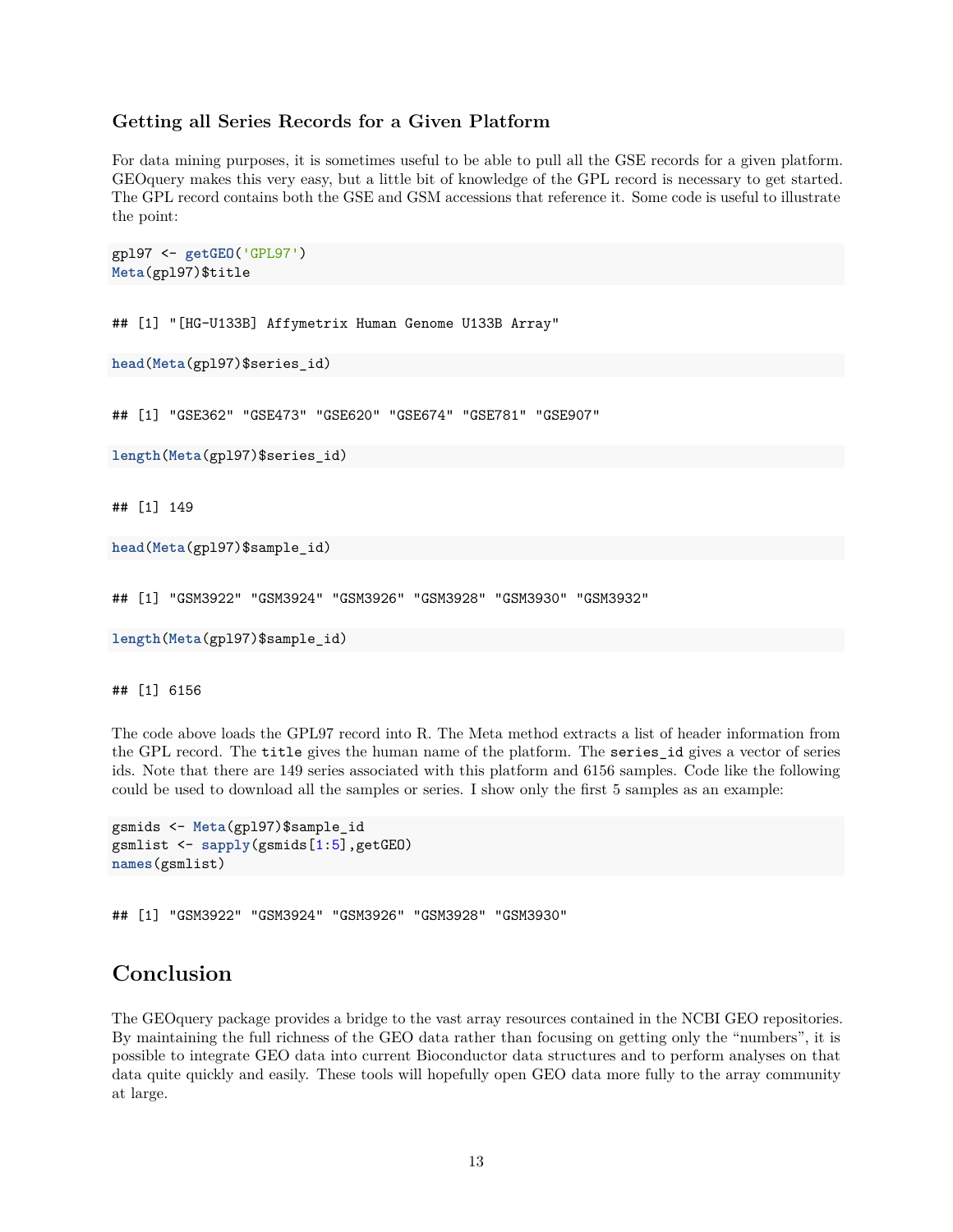#### **Citing GEOquery**

<span id="page-13-0"></span>Please consider citing GEOquery if used in support of your own research:

```
citation("GEOquery")
```

```
##
## Please cite the following if utilizing the GEOquery software:
##
## Davis, S. and Meltzer, P. S. GEOquery: a bridge between the Gene
## Expression Omnibus (GEO) and BioConductor. Bioinformatics, 2007,
## 14, 1846-1847
##
## A BibTeX entry for LaTeX users is
##
## @Article{,
## author = {Sean Davis and Paul Meltzer},
## title = {GEOquery: a bridge between the Gene Expression Omnibus (GEO) and BioConductor},
## journal = {Bioinformatics},
\# year = {2007},
\# volume = {14},
## pages = {1846--1847},
## }
```
#### **Reporting problems or bugs**

<span id="page-13-1"></span>If you run into problems using GEOquery, the [Bioconductor Support site](https://support.bioconductor.org/) is a good first place to ask for help. If you are convinced that there is a bug in GEOquery (this is pretty unusual, but not unheard of), feel free to submit an issue on the [GEOquery github site](https://github.com/seandavi/GEOquery) or file a bug report directly from R (will open a new github issue):

```
bug.report(package='GEOquery')
```
## **Session info**

<span id="page-13-2"></span>The following package and versions were used in the production of this vignette.

```
## R version 3.1.1 Patched (2014-09-25 r66681)
## Platform: x86_64-unknown-linux-gnu (64-bit)
##
## locale:
## [1] LC CTYPE=en US.UTF-8 LC NUMERIC=C
## [3] LC_TIME=en_US.UTF-8 LC_COLLATE=C
## [5] LC_MONETARY=en_US.UTF-8 LC_MESSAGES=en_US.UTF-8
## [7] LC_PAPER=en_US.UTF-8 LC_NAME=C
## [9] LC_ADDRESS=C LC_TELEPHONE=C
## [11] LC_MEASUREMENT=en_US.UTF-8 LC_IDENTIFICATION=C
##
## attached base packages:
## [1] parallel stats graphics grDevices utils datasets methods
```